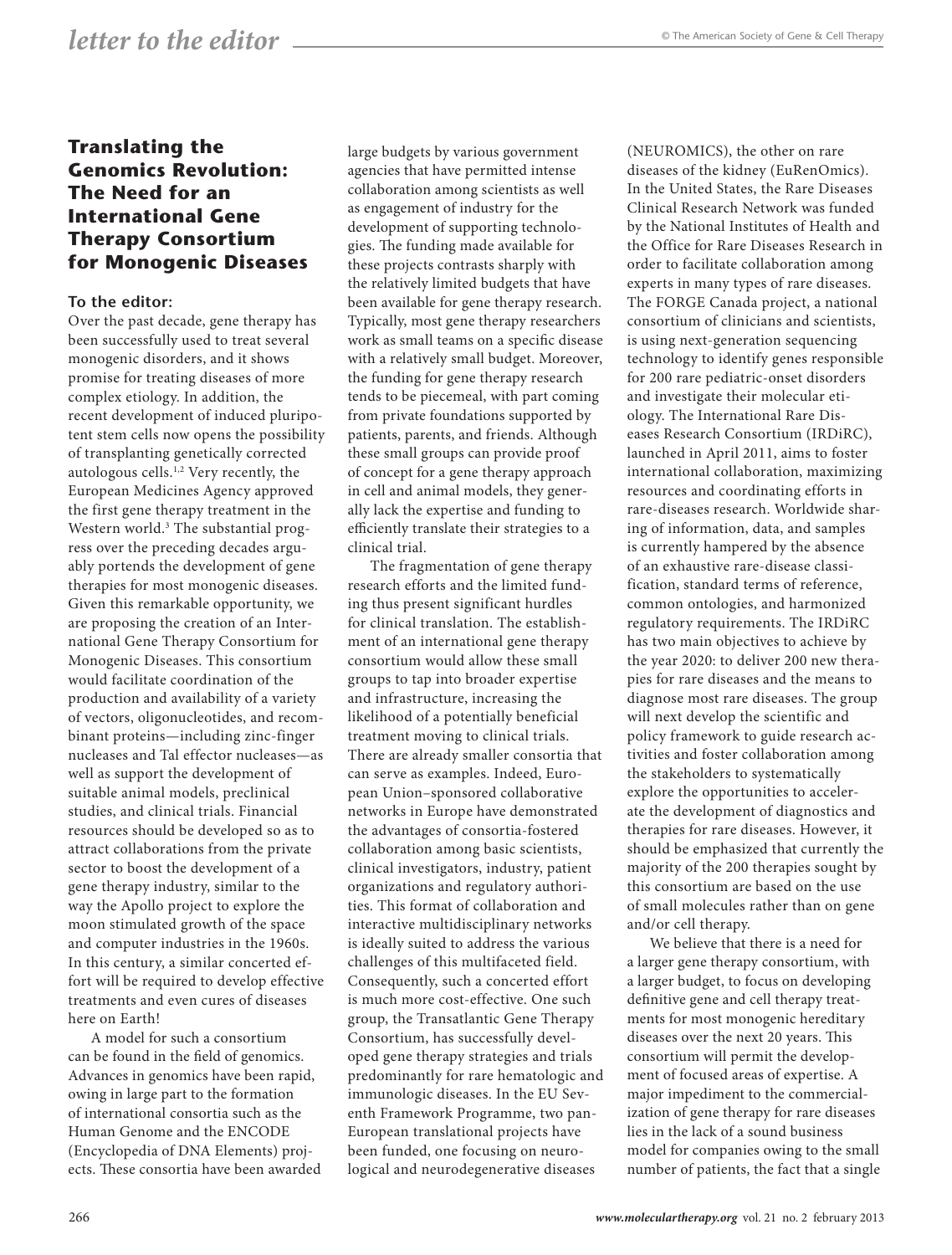treatment can cure a patient for life, and the requirements for long-term evaluation by federal agencies. As recently suggested, public funds could be used to pay for centralized manufacturing facilities and to subsidize enterprises with the necessary expertise, as has been done for vaccines.4 A worldwide consortium would also facilitate the assembly of larger cohorts of patients with specific rare diseases, which are present in very small numbers in individual countries; this would allow for more robust clinical trial designs. Finally, a gene therapy consortium could facilitate long-term evaluation of integration sites and adverse events so as to better track the safety of new therapies. The creation of an International Gene Therapy Consortium for Monogenic Diseases would thus be, for these diseases, the first concrete step toward the personalized medicine that genomic research makes possible. It should be emphasized that some of these diseases (e.g., sickle cell disease and  $\beta$ -thalassemia) affect millions of peoples.

Like mankind's quest to travel to the moon in the 1960s, this proposal represents a grand challenge, but we have a societal obligation to the raredisease community to collaborate and build the infrastructure to meet it. With an international consortium in place, it is more likely that therapies will be established that help patients not only in the developed world but also in less developed parts of our planet. Importantly, current scientific developments make this a timely challenge, and, in the long term, gene therapies for these diseases should become cost-effective. Just as we witnessed with the Human Genome Project, the technologies to correct the human genome will progress over the years with the appropriate incentives, generating a boost for the new knowledge-based economy. The time to take this step is now.

The scientists and directors of foundations or patient associations that would like to support the creation of such a consortium are invited to email Jacques P. Tremblay at [Jacques-P.](mailto:Jacques-P.Tremblay@crchul.ulaval.ca) [Tremblay@crchul.ulaval.ca](mailto:Jacques-P.Tremblay@crchul.ulaval.ca).

[doi:10.1038/mt.2013.4](http://www.nature.com/doifinder/10.1038/mt.2013.4)

**Jacques P Tremblay1, Xiao Xiao2, Annemieke Aartsma-Rus3, Carlos Barbas4, Helen M Blau5, Adam J Bogdanove6, Kym Boycott7, Serge Braun8, Xandra O Breakefield9, Juan A Bueren10, Michael Buschmann11, Barry J Byrne12, Michele Calos13, Toni Cathomen14, Jeffrey Chamberlain15, Marinee Chuah16, Kenneth Cornetta17, Kay E**  Davies<sup>18</sup>, J George Dickson<sup>19</sup>, **Philippe Duchateau<sup>20</sup>, Terence R Flotte21, Daniel Gaudet22, Charles A Gersbach<sup>23</sup>, Renald Gilbert24, Joseph Glorioso25, Roland W Herzog26, Katherine A High27, Wenlin Huang28, Johnny Huard29, J Keith Joung30, Depei Liu31, Dexi Liu32, Hanns Lochmüller33, Lawrence Lustig34, Jeffrey Martens35, Bernard Massie36, Fulvio Mavilio37, Jerry R Mendell38, Amit Nathwani39, Katherine Ponder40, Matthew**  Porteus<sup>41</sup>, Jack Puymirat<sup>42</sup>, Jude **Samulski43, Shin'ichi Takeda44, Adrian Thrasher45, Thierry VandenDriessche46, Yuquan**  Wei<sup>47</sup>, James M Wilson<sup>48</sup>, Steve **D Wilton49, John H Wolfe50 and Guangping Gao51**

*1Centre de Recherche du CHU and Department of Molecular Medicine, Université Laval, Quebec, Quebec, Canada; 2University of North Carolina School of Pharmacy, Chapel Hill, North Carolina, USA; 3Department of Human Genetics, Leiden University Medical Center, Leiden, The Netherlands; 4The Skaggs Institute for Chemical Biology and the Departments of Molecular Biology and Chemistry, The Scripps Research Institute, La Jolla, California, USA; 5Baxter Laboratory for Stem Cell Biology, Stanford University School of Medicine, Stanford, California, USA; 6Department of Plant Pathology and Plant-Microbe Biology, Cornell University, Ithaca, New York, USA; 7Children's Hospital of Eastern Ontario Research Institute, University of Ottawa, Ottawa, Ontario, Canada; 8AFM Telethon, Paris, France; 9Department of Neurology, Massachusetts General Hospital and Neuroscience Program, Harvard Medical School, Boston, Massachusetts, USA; 10Hematopoietic Innovative Therapies Division, Centro de Investigaciones Energéticas, Medioambientales y Tecnológicas and Centro de Investigación en Red de Enfermedades Raras (CIEMAT/CIBERER), Madrid, Spain; 11Department of Chemical Engineering and Institute of Biomedical Engineering, Ecole Polytechnique, Montreal, Quebec, Canada; 12Department of Pediatrics, University of Florida, Gainesville, Florida, USA; 13Department of Genetics, Stanford University School of Medicine, Stanford, California, USA; 14Laboratory* 

*of Cell and Gene Therapy, Center for Chronic Immunodeficiency, University Medical Center Freiburg, Freiburg, Germany; 15Departments of Neurology, Medicine, and Biochemistry, University of Washington School of Medicine, Seattle, Washington, USA; 16Department of Gene Therapy and Regenerative Medicine, Vrije Universiteit Brussel and Department of Cardiovascular Sciences, Center for Molecular and Vascular Biology, University of Leuven, Leuven, Belgium; 17Department of Medical and Molecular Genetics, Indiana University School of Medicine, Indianapolis, Indiana, USA; 18MRC Functional Genomics Unit, University of Oxford, Oxford, UK; 19School of Biological Sciences, Royal Holloway–University of London, Egham, Surrey, UK; 20Cellectis, Paris, France; 21Gene Therapy Center and Department of Pediatrics, University of Massachusetts Medical School, Worcester, Massachusetts, USA; 22Department of Medicine, Université de Montréal, Montreal, Quebec, Canada; 23Department of Biomedical Engineering and Institute for Genome Science and Policy, Duke University, Durham, North Carolina, USA; 24Biotechnology Research Institute, Montreal, Quebec, Canada; 25Department of Microbiology and Molecular Genetics, School of Medicine, University of Pittsburgh, Pittsburgh, Pennsylvania, USA; 26Department of Pediatrics, University of Florida, Florida, USA; 27Perelman School of Medicine at the University of Pennsylvania and Howard Hughes Medical Institute at the Children's Hospital of Philadelphia, Philadelphia, Pennsylvania, USA; 28State Key Laboratory of Oncology in South China, Cancer Center, Sun Yat-Sen University, Guangzhou, China; 29Department of Orthopaedic Surgery, University of Pittsburgh, Pittsburgh, Pennsylvania, USA; 30Molecular Pathology Unit, Massachusetts General Hospital, Charlestown and Department of Pathology, Harvard Medical School, Boston, Massachusetts, USA; 31Department of Biochemistry and Molecular Biology, State Key Laboratory of Medical Molecular Biology, Institute of Basic Medical Sciences, Chinese Academy of Medical Sciences and Peking Union Medical College, Beijing, China; 32Department of Pharmaceutical and Biomedical Sciences, University of Georgia College of Pharmacy, Athens, Georgia, USA; 33Institute of Genetic Medicine, Newcastle University, Newcastle Upon Tyne, UK; 34Department of Otolaryngology–Head and Neck Surgery, University of California, San Francisco, San Francisco, California, USA; 35Department of Pharmacology, University of Michigan Medical School, Ann Arbor, Michigan, USA; 36Biotechnology Research Institute, Montreal, Quebec, Canada; 37Genethon, Evry, France; 38Paul D. Wellstone Center, Nationwide Children's Hospital and The Ohio State University, Columbus, Ohio, USA; 39Department of Haematology, UCL Cancer Institute, London, UK; 40Department of Internal Medicine, Washington University, St Louis, Missouri, USA; 41Department of Pediatrics, Stanford University School of*